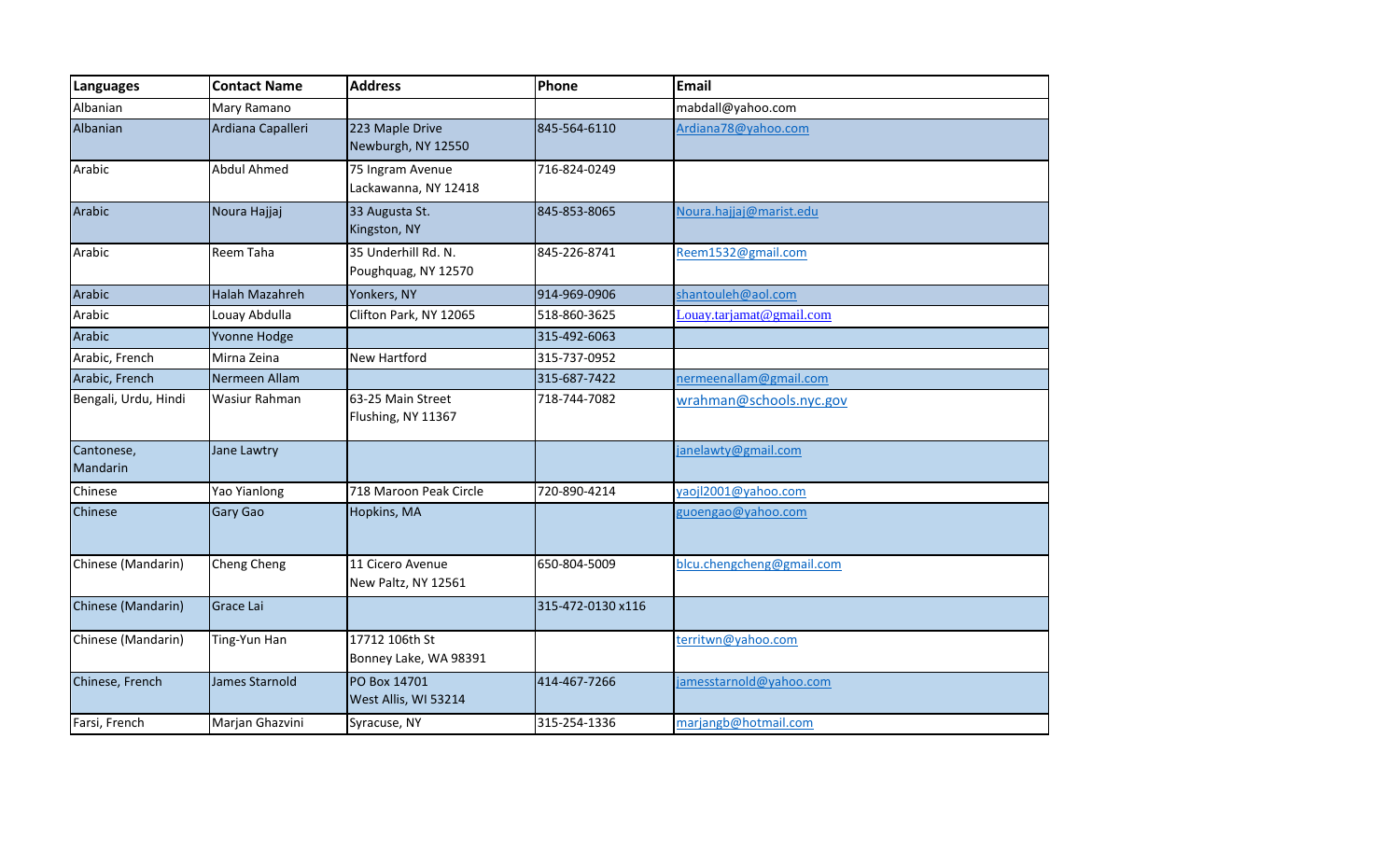| French                    | Corinne Cohen         | 44 Cherry Hill Rd.<br>Accord, NY 12404        | 845-687-2627                 |                             |
|---------------------------|-----------------------|-----------------------------------------------|------------------------------|-----------------------------|
| German                    | <b>Silke Trester</b>  |                                               | 845-341-8834                 |                             |
| <b>Haitian Creole</b>     | <b>Menes Dejoie</b>   | 1601 Schenectady Ave.<br>Brooklyn, NY 11234   | 718-951-0537<br>917-538-6130 | mdejoie@aol.com             |
| <b>Haitian Creole</b>     | Archangelo Joseph     | 24 Dickinson Ave<br>Nyack, NY 10960           | 845-480-5983<br>845-729-0822 | ajoseph@orgamath.com        |
| Haitian Creole,<br>French | <b>Yves Raymond</b>   |                                               | 347-782-7817                 | ivremon@aol.com             |
| Haitian Creole,<br>French | Rozevel Jean Baptiste |                                               | 917-678-1013                 | rorojb@netzero.com          |
| Hebrew                    | Shulamit Aizer        | 88 Beth Drive<br>Kingston, NY 12401           | 845-338-4426                 |                             |
| Italian                   | Phillip Maniscalo     |                                               | 914-631-1260                 |                             |
| Jamaican                  | <b>Julliet Coxum</b>  | 9 Carroll Lane<br>New Paltz, NY 12561         | 845-256-7053                 | jcoxum@ulsterboces.org      |
| Korean                    | Pyeong Yu             | 1130 Salt Springs Rd<br>Syracuse, NY 13224    | 315-433-1890                 |                             |
| Polish                    | Anna Balutowski       |                                               | 845-338-2055                 |                             |
| Portugese, Spanish        | Judith Hunt           | 131 Bennett Rd.<br>Camillus, NY 13031         | 315-484-7403                 |                             |
| Portuguese                | Erika Nahas           | Yonkers, NY                                   | 914-787-8259                 | ekaquinta@aol.com           |
| Russian                   | <b>Steve Shabad</b>   | Ossining, NY                                  | 914-762-2105                 | steve.shabad@verizon.net    |
| Russian                   | Madina Haener         | <b>P.O. Box 4</b><br>Spring Glen, NY 12483    | 845-434-7121                 | m.haener@yahoo.com          |
| Russian, Ukrainian        | Elena Sdivak          |                                               | 315-468-4855                 |                             |
| Somali, Swahili           | Hibaq Mohamud         |                                               | 315-479-8964                 |                             |
| Spanish                   | <b>Augusto Perez</b>  | 115 West Irving St<br>East Syracuse, NY 13057 | 315-463-0909                 | augustogooseperez@gmail.com |
| Spanish                   | Laura Fitzsimmons     | 5009 E Main St<br>Batavia, NY 14020           | 585-356-1507                 | lvfitz@rochester.rr.com     |
| Spanish                   | Cecila Tafur          |                                               | 315-449-9526                 |                             |